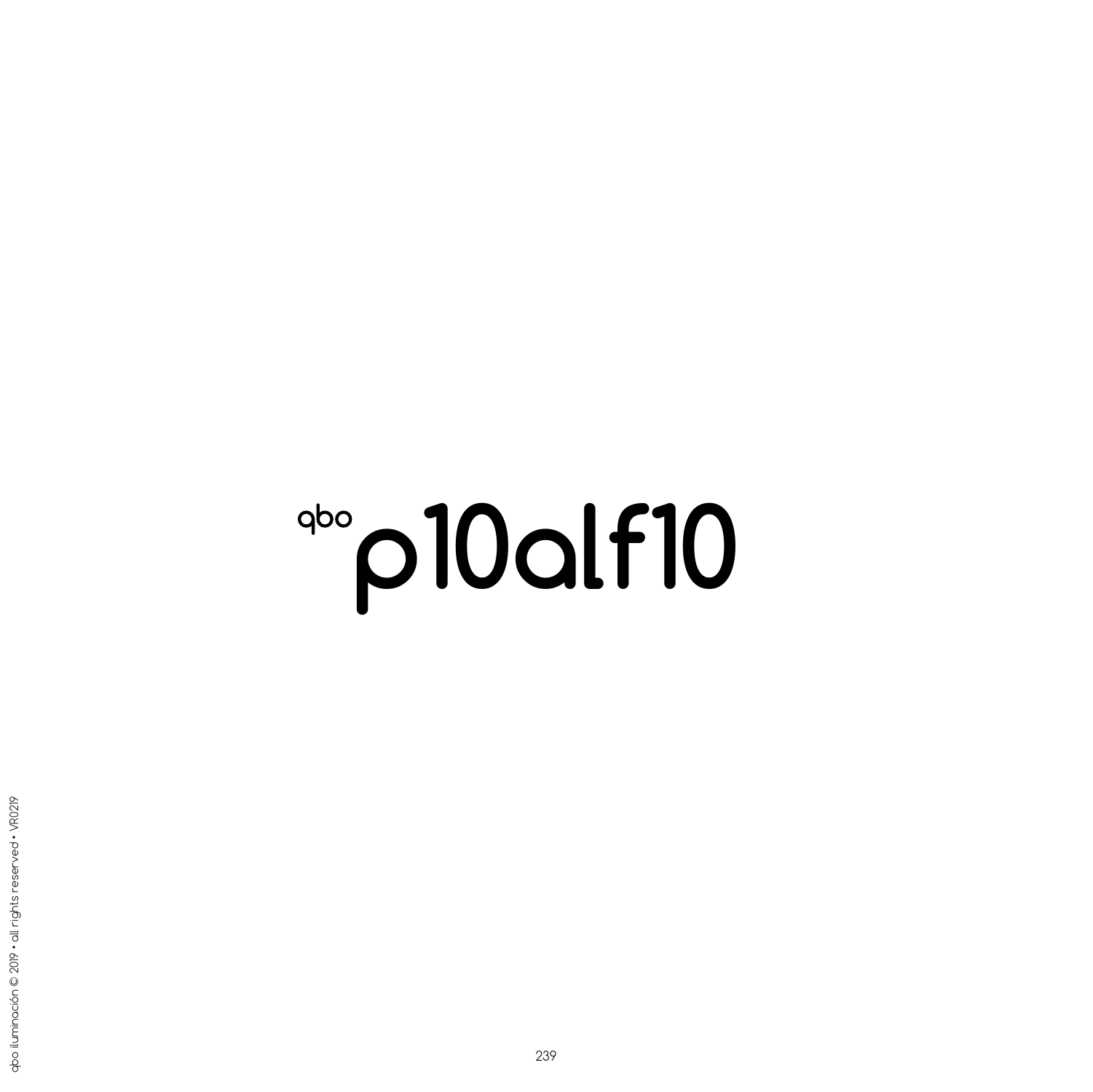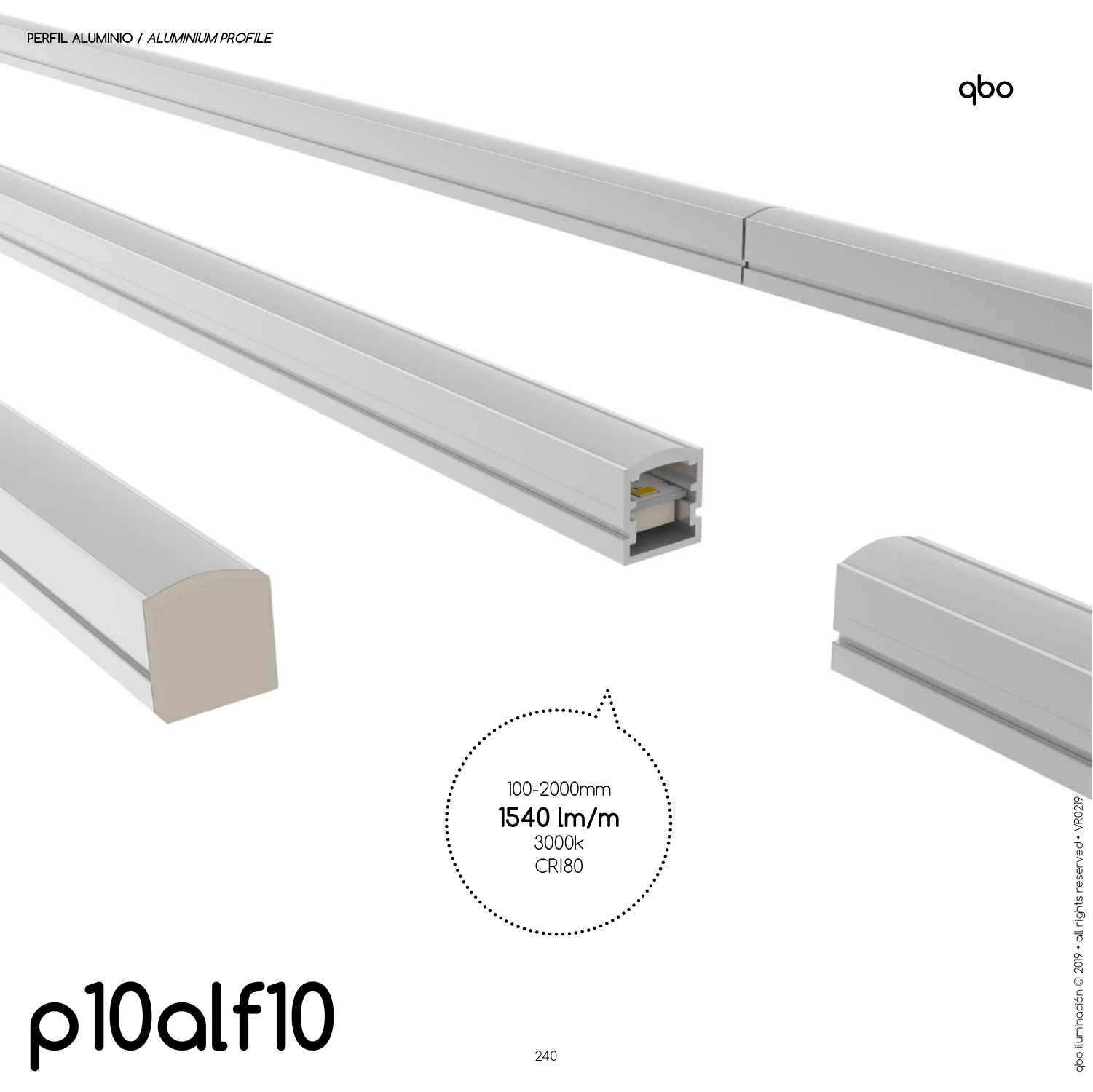## **p10alf10**

Luminaria de aluminio extruido con acabado anodizado de 20 micras, en 100mm, 200mm, 300mm, 500mm, 1000mm y 2000mm de longitud, con tira de LED de 15Wm y 1540lm/m, difusor y tapas incluidos. Sistema de fácil conexión entre luminarias mediante uniones mecánicas y eléctricas bipolares que facilitan su instalación. Transformador de 24V no incluido.

*20 micron anodized extruded aluminum profile, in 100mm, 200mm, 300mm, 500mm, 1000mm and 2000mm long, with 15Wm and 1540lm/m LED strip, diffuser and end caps included. Easy 'plug&play' bipolar connection system between luminaires through mechanical and electrical connections that facilitate their installation. 24V driver not included.*



| חכ                      | DESC.                                    |
|-------------------------|------------------------------------------|
|                         | PROFILE 10ALF10 SURFACE 100MM 1,5W 3000K |
| <b>OBOP10AL F10.100</b> | RA90 150LM IP20 24V                      |
| <b>OBOPI0AL F10.200</b> | PROFILE 10ALF10 SURFACE 200MM 3W 3000K   |
|                         | RA90 300LM IP20 24V                      |
| <b>OBOP10AL F10.300</b> | PROFILE 10ALF10 SURFACE 300MM 4.5W 3000K |
|                         | RA90 462LM IP20 24V                      |
| OBOP10AL F10.500        | PROFILE 10ALF10 SURFACE 500MM 7.5W 3000K |
|                         | RA90 770LM IP20 24V                      |
| OBOPI0AL F10.1000       | PROFILE 10ALF10 SURFACE 1000MM 15W 3000K |
|                         | RA90 1540LM IP20 24V                     |
| QBOP10ALF10.2000        | PROFILE 10ALF10 SURFACE 2000MM 30W 3000K |
|                         | RA90 3080LM IP20 24V                     |

|              | DESC                    |
|--------------|-------------------------|
| QBOP10ALF10C | PROFILE 10ALF10 END CAP |
|              |                         |

|                 | ספרו                            |
|-----------------|---------------------------------|
|                 |                                 |
| OBOPI0AL FI0FO  | PROFILE 10ALF10 FIXING CLIP 0°  |
| QBOP10ALF10F15  | PROFILE 10ALF10 FIXING CLIP 15° |
| OBOPI0AL FI0F40 | PROFILE 10ALF10 FIXING CLIP 40° |

Diferentes acabados y opciones de protección IP disponibles bajo pedido *Other finishes and IP ratings available on request*





E 1:1





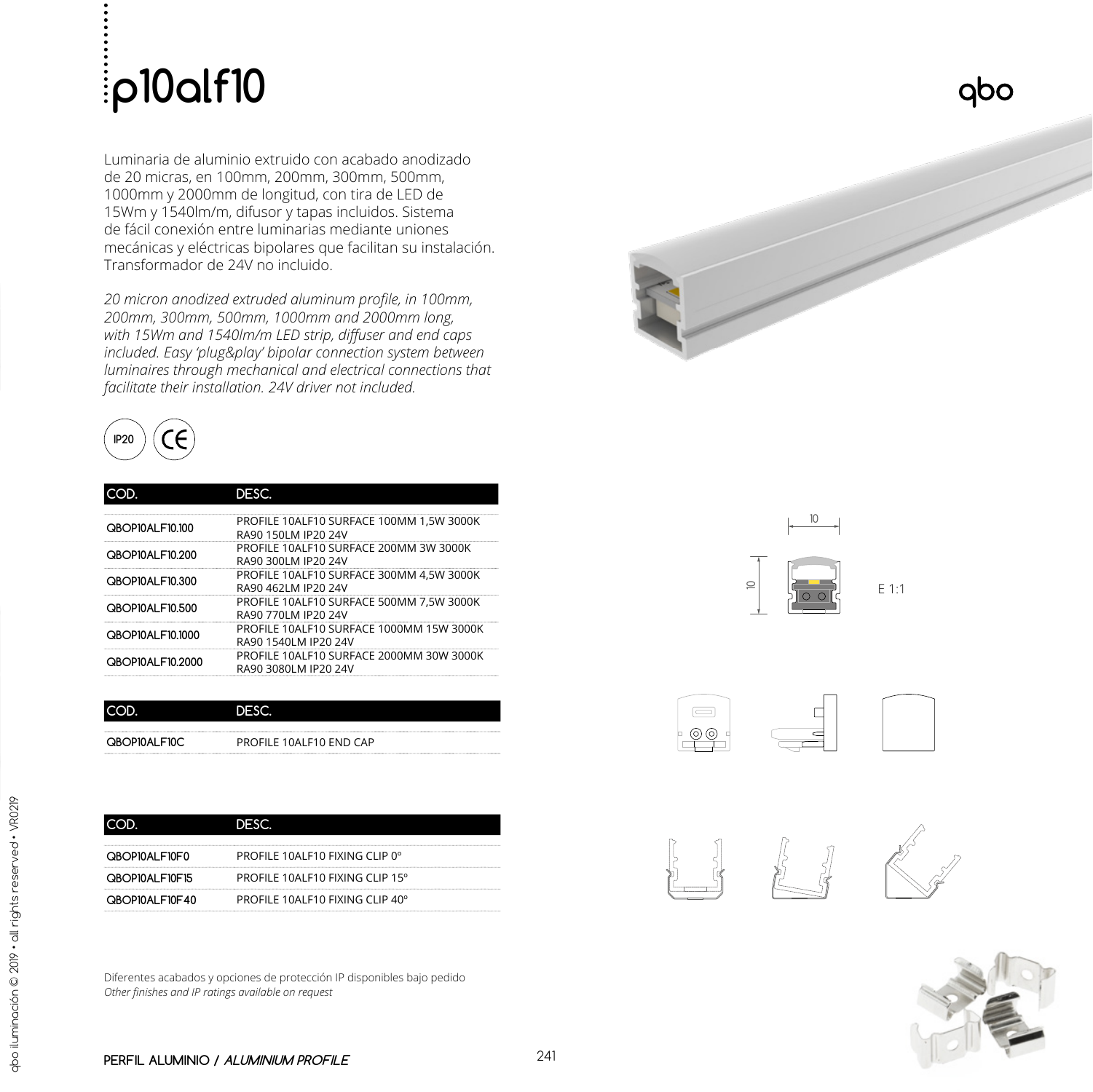



| OROPIOAL FIOLL | PROFILE 10ALF10 LINEAR ELECTRIC UNION |
|----------------|---------------------------------------|



| OBOPI0AL FIOSC I500 | PROFILE 10ALF10 SINGLE CONNECTOR 1500MM |
|---------------------|-----------------------------------------|



|                     | DESC                                    |
|---------------------|-----------------------------------------|
| OBOPI0AL FIODC150   | PROFILE 10ALF10 DOUBLE CONNECTOR 150MM  |
| OBOPI0AL FIODC I500 | PROFILE 10ALF10 DOUBLE CONNECTOR 1500MM |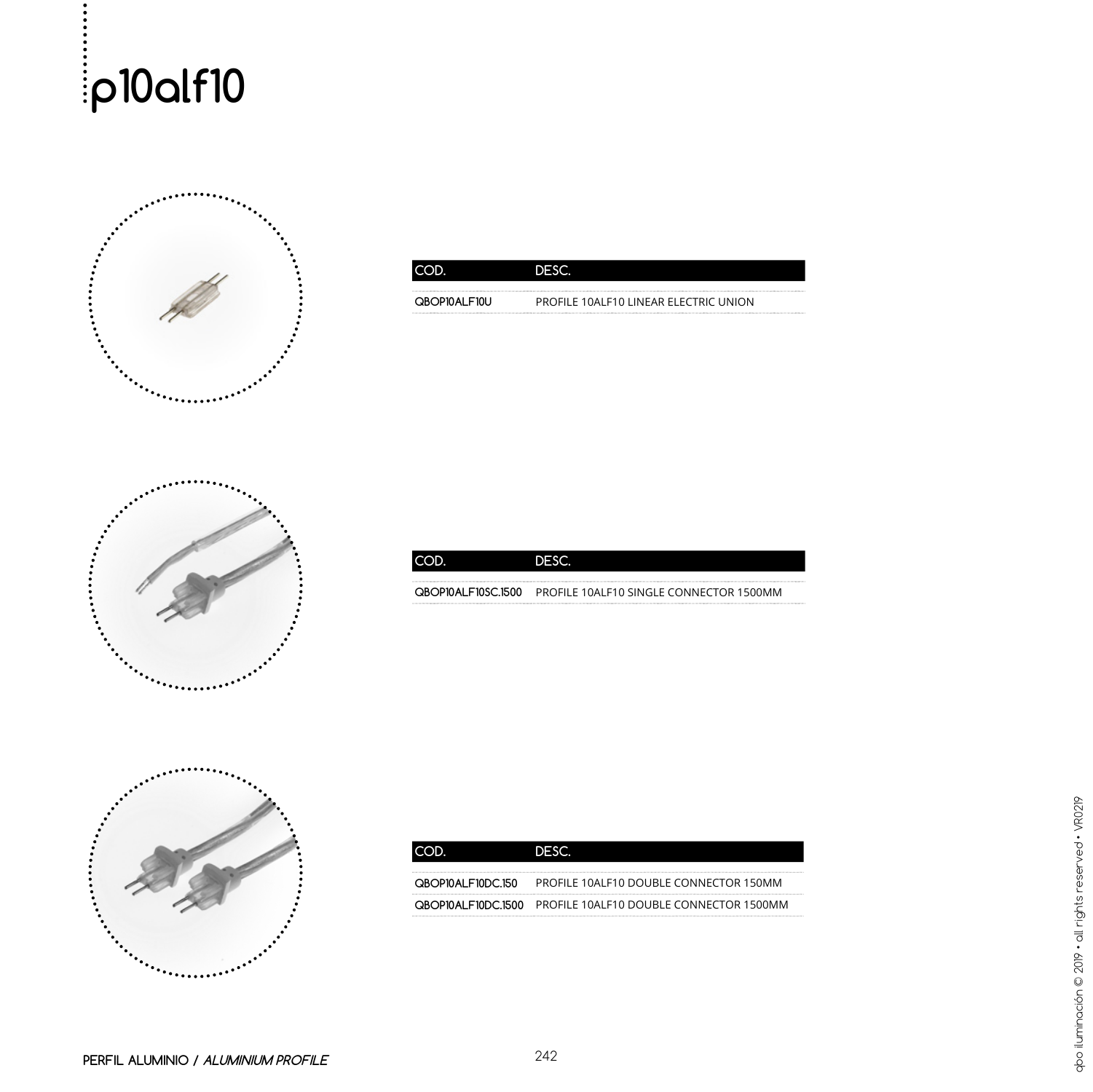## **p10alf10**